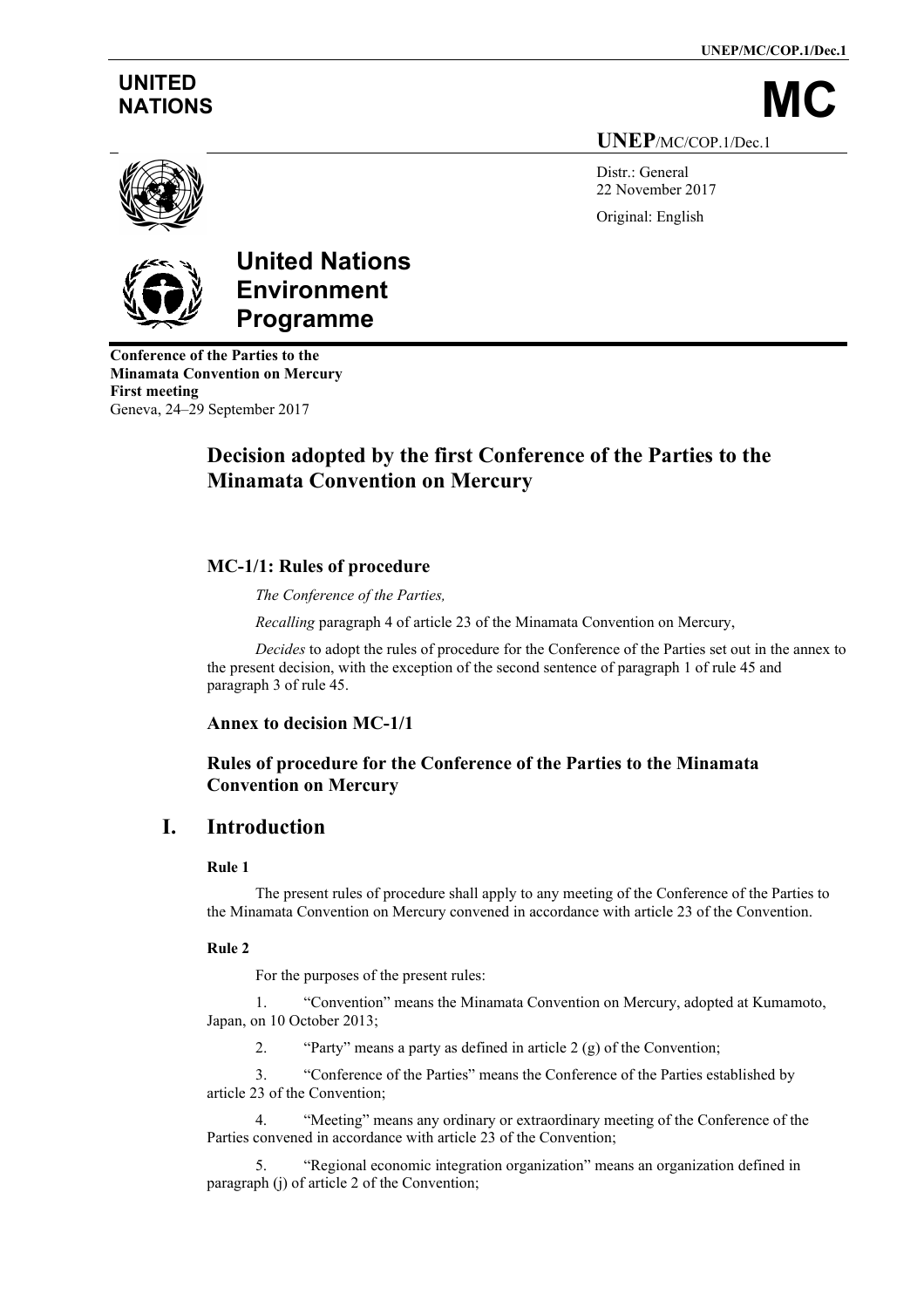6. "President" means the President of the Conference of the Parties elected in accordance with paragraphs 1 or 2 of rule 22;

7. "Secretariat" means the secretariat established by paragraph 1 of article 24 of the Convention;

8. "Subsidiary body" means any body established pursuant to paragraph 5 (a) of article 23 of the Convention;

9. "Parties present and voting" means parties present at the meeting in which voting takes place and casting an affirmative or negative vote. Parties abstaining from voting shall be considered as not voting;

10. "Chair" means chair or co-chairs as appropriate.

## **II. Meetings**

#### **Rule 3**

The meetings of the Conference of the Parties shall take place at the seat of the secretariat, unless the Conference of the Parties decides otherwise or other appropriate arrangements are made by the secretariat in consultation with the parties.

#### **Rule 4**

1. Unless otherwise decided by the Conference of the Parties, the second and third ordinary meetings of the Conference of the Parties shall be held yearly and, thereafter, ordinary meetings shall be held every two years.

At each ordinary meeting, the Conference of the Parties shall decide on the date and duration of the next ordinary meeting. The Conference of the Parties should endeavour not to hold such meetings at a time that would make the attendance of a significant number of delegations difficult.

3. Extraordinary meetings of the Conference of the Parties shall be held at such times as may be decided either by the Conference of the Parties at an ordinary meeting or at the written request of any Party, provided that, within ninety days of the request being communicated to the parties by the secretariat, it is supported by at least one third of the parties.

4. In the case of an extraordinary meeting held at the written request of a Party, it shall be held not more than ninety days after the date on which the request is supported by at least one third of the parties in accordance with paragraph 3 of the present rule.

#### **Rule 5**

The secretariat shall notify all parties of the dates and venue of ordinary and extraordinary meetings at least sixty days before the meeting in question is due to commence.

## **III. Observers**

#### **Rule 6**

1. The United Nations, its specialized agencies, the International Atomic Energy Agency, as well as any State not party to the Convention and any entity operating the mechanism referred to in paragraph 5 of article 13 of the Convention, may be represented at meetings as observers.

2. Such observers may, upon the invitation of the President, participate in the proceedings of any meeting without the right to vote, unless at least one third of the parties present at the meeting object.

#### **Rule 7**

1. Any body or agency, whether national or international, governmental or non-governmental, which is qualified in matters covered by the Convention and which has informed the secretariat of its wish to be represented at a meeting as an observer, may be so admitted, unless at least one third of the parties present object.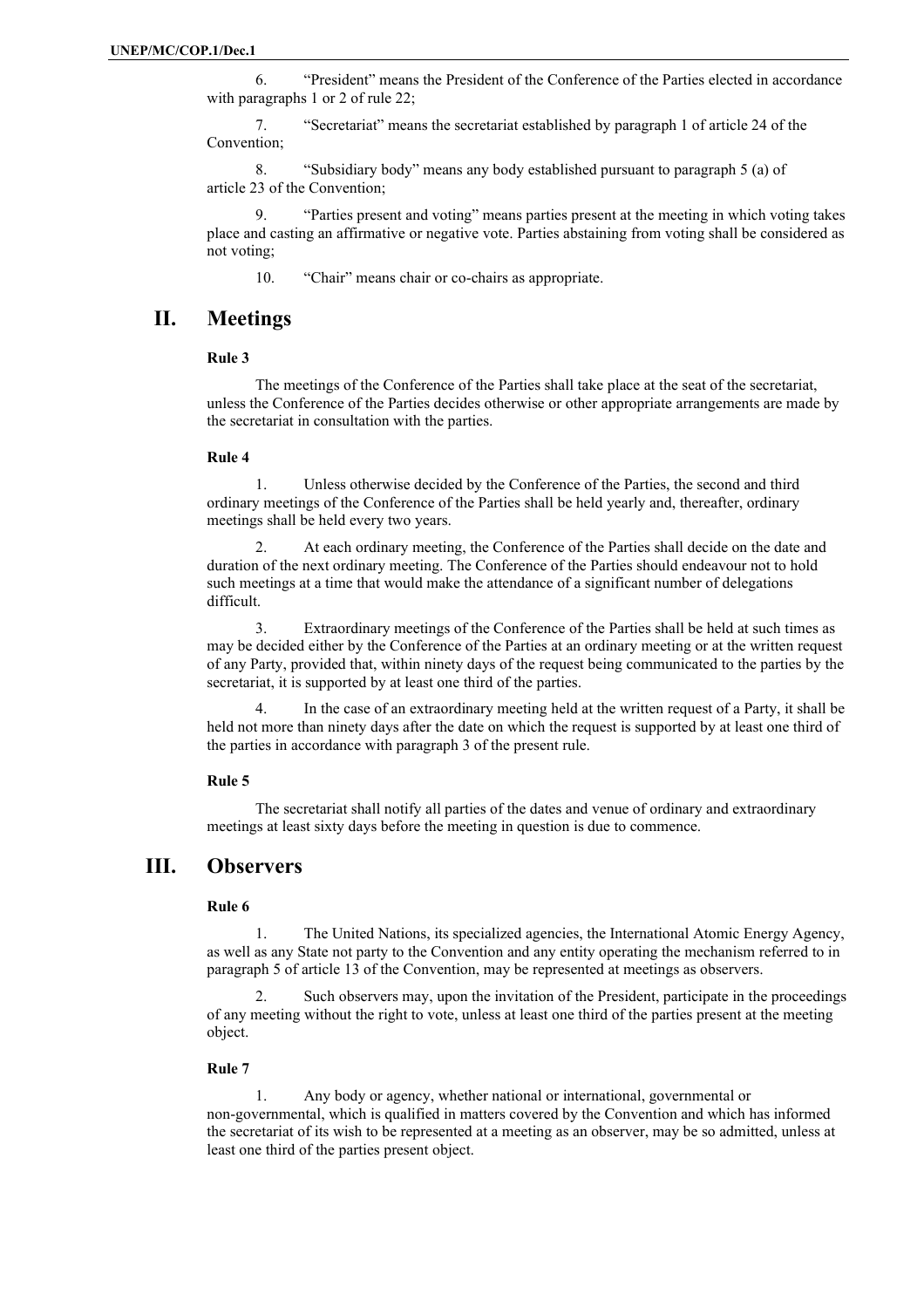2. Such observers may, upon the invitation of the President, participate without the right to vote in the proceedings of any meeting in matters of direct concern to the body or agency they represent, unless at least one third of the parties present at the meeting object.

#### **Rule 8**

The secretariat shall notify those entitled to be observers and those that have informed the secretariat of their wish to be represented, pursuant to rules 6 and 7 of the present rules of procedure, of the dates and venue of the next meeting.

## **IV. Agenda**

#### **Rule 9**

In agreement with the President, the secretariat shall prepare the provisional agenda of each meeting.

#### **Rule 10**

The provisional agenda of each ordinary meeting shall include, as appropriate:

(a) Items arising from the articles of the Convention, including those specified in its article 23;

- (b) Items the inclusion of which has been decided at a previous meeting;
- (c) Items referred to in rule 16 of the present rules of procedure;
- (d) The proposed budget as well as all questions pertaining to the accounts and financial arrangements;

(e) Any item proposed by a Party and received by the secretariat before the provisional agenda is circulated.

#### **Rule 11**

For each ordinary meeting, the provisional agenda, together with supporting documents, shall be issued in the official languages of the Conference of the Parties and distributed by the secretariat to the parties at least six weeks before the opening of the meeting.

#### **Rule 12**

The secretariat shall, in agreement with the President, include any item that is proposed by a Party and has been received by the secretariat after the provisional agenda for an ordinary meeting has been produced, but before the opening of the meeting, in a supplementary provisional agenda.

#### **Rule 13**

When adopting the agenda for an ordinary meeting, the Conference of the Parties may decide to add, delete, defer or amend items. Only items that are considered by the Conference of the Parties to be urgent and important may be added to the agenda.

#### **Rule 14**

The agenda for an extraordinary meeting shall consist only of those items proposed for consideration by the Conference of the Parties at an ordinary meeting or in the request for the holding of the extraordinary meeting. It shall be distributed to the parties at the same time as the notification of the extraordinary meeting.

#### **Rule 15**

The secretariat shall report to the Conference of the Parties on the administrative and budgetary implications of all substantive agenda items submitted to the meeting, before they are considered by it. Unless the Conference of the Parties decides otherwise, no such substantive agenda item shall be considered until at least forty-eight hours after the Conference of the Parties has received a report of the secretariat on its administrative and budgetary implications.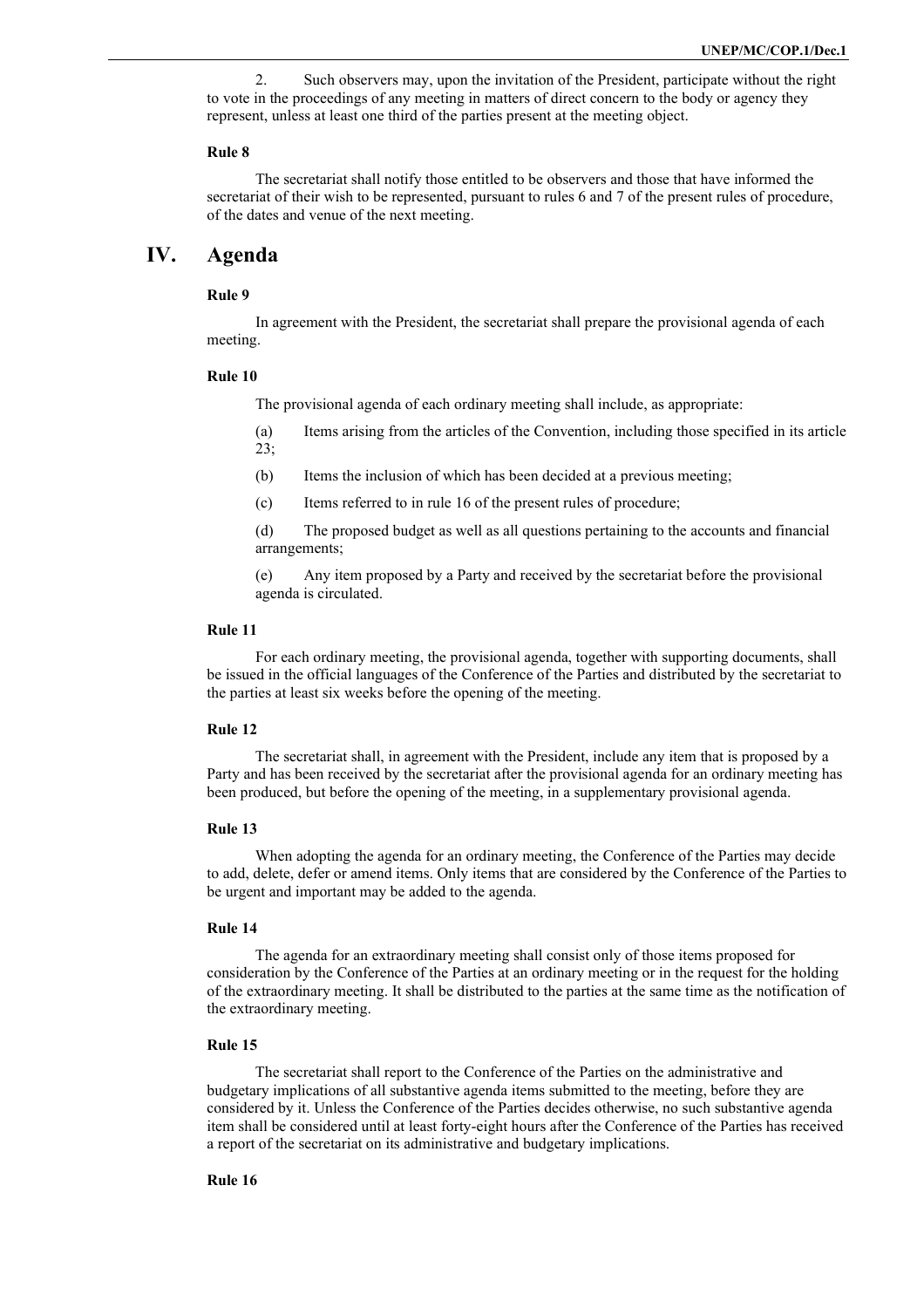Any item of the agenda of an ordinary meeting, consideration of which has not been completed at the meeting, shall be included automatically in the provisional agenda of the next ordinary meeting, unless otherwise decided by the Conference of the Parties.

## **V. Representation and credentials**

#### **Rule 17**

Each Party participating in a meeting shall be represented by a delegation consisting of a head of delegation and such other accredited representatives, alternate representatives and advisers as it may require.

#### **Rule 18**

An alternate representative or an adviser may act as a representative upon designation by the head of delegation.

#### **Rule 19**

The credentials of representatives as well as the names of alternate representatives and advisers shall be submitted to the secretariat if possible not later than twenty-four hours after the opening of the meeting. Any later change in the composition of the delegation shall also be submitted to the secretariat. The credentials shall be issued either by the Head of State or Government or by the Minister of Foreign Affairs or, in the case of a regional economic integration organization, by the competent authority of that organization.

#### **Rule 20**

The Bureau of any meeting shall examine the credentials and submit its report to the Conference of the Parties.

#### **Rule 21**

Representatives shall be entitled to participate provisionally in the meeting, pending a decision by the Conference of the Parties on their credentials.

## **VI. Officers**

#### **Rule 22**

1. At the commencement of the first ordinary meeting of the Conference of the Parties, a President and nine Vice-Presidents, one of whom shall act as Rapporteur, shall be elected from among the representatives of the parties present at the meeting. These officers shall serve as the Bureau of the Conference of the Parties. Each of the five United Nations regional groups shall be represented by two Bureau members. They shall remain in office until the closure of the second ordinary meeting of the Conference of the Parties, including for any intervening extraordinary meeting.

At the second and subsequent ordinary meeting of the Conference of the Parties, a President and nine Vice-Presidents, one of whom shall act as Rapporteur, shall be elected from among the representatives of the parties present at the meeting. These officers shall serve as the Bureau of the Conference of the Parties. Each of the five United Nations regional groups shall be represented by two Bureau members. These officers shall commence their term of office at the closure of the meeting at which they are elected and remain in office until the closure of the following ordinary meeting of the Conference of the Parties, including for any intervening extraordinary meeting.

3. The offices of the President and Rapporteur shall normally be subject to rotation among the United Nations regional groups. No elected officer may serve on the Bureau for more than two consecutive terms.

The President shall participate in meetings of the Conference of the Parties in that capacity and shall not at the same time exercise the rights of a representative of a Party. The Party concerned shall designate another representative who shall be entitled to represent the Party in the meetings and to exercise the right to vote.

5. The chairs of any subsidiary bodies shall be members ex-officio of the Bureau.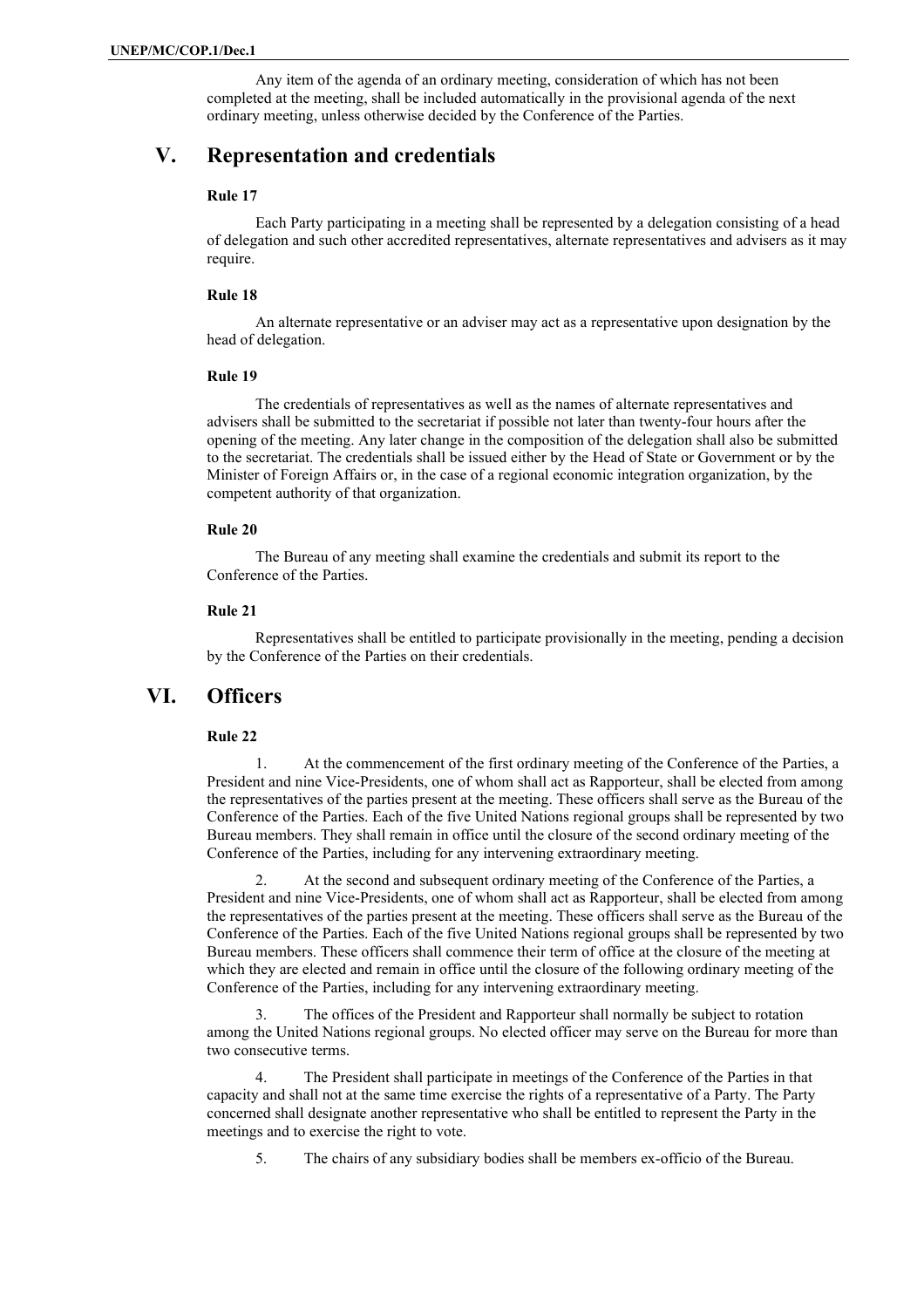#### **Rule 23**

1. In addition to exercising the powers conferred upon the President elsewhere by the present rules, the President shall declare the opening and closing of the meeting, preside at the meeting, ensure the observance of the present rules, accord the right to speak, put questions to the vote and announce decisions. The President shall rule on points of order and, subject to the present rules, shall have complete control of the proceedings and over the maintenance of order at the meeting.

2. The President may propose to the Conference of the Parties the closure of the list of speakers, a limitation on the time to be allowed to speakers and on the number of times each representative may speak on a question, the adjournment or the closure of the debate and the suspension or the adjournment of a session.

3. The President, in the exercise of the functions of that office, remains under the authority of the Conference of the Parties.

#### **Rule 24**

1. The President, if temporarily absent from a meeting or any part thereof, shall designate a Vice-President to act as President. The President so designated shall not at the same time exercise the rights of a representative of a Party.

2. A Vice-President acting as President shall have the powers and duties of the President.

#### **Rule 25**

If an officer of the Bureau resigns or is otherwise unable to complete the assigned term of office or to perform the functions of that office, a representative of the same Party shall be named by the Party concerned to replace the said officer for the remainder of that officer's term.

## **VII. Subsidiary bodies**

#### **Rule 26**

Save as provided in rules 28–31, the present rules shall apply, mutatis mutandis, to the proceedings of any subsidiary bodies, subject to any modifications decided by the Conference of the Parties.

#### **Rule 27**

The Conference of the Parties may establish, in accordance with paragraph 5 (a) of article 23 of the Convention, such subsidiary bodies as it considers necessary for the implementation of the Convention.

Meetings of subsidiary bodies shall be held in public unless the Conference of the Parties or the subsidiary body concerned decides otherwise.

#### **Rule 28**

In the case of a subsidiary body that is not open-ended, a simple majority of the parties designated by the Conference of the Parties to participate therein shall constitute a quorum.

#### **Rule 29**

The Conference of the Parties shall decide on the dates of the meetings of the subsidiary bodies, taking note of any proposals to hold such meetings in conjunction with the meetings of the Conference of the Parties.

#### **Rule 30**

The chair of any subsidiary body shall be elected by the Conference of the Parties unless the Conference of the Parties decides otherwise with due consideration to rotation. Each subsidiary body shall elect its own officers other than the chair. The officers of such subsidiary bodies shall be elected with due regard to the principle of equitable geographical representation and shall not serve for more than two consecutive terms.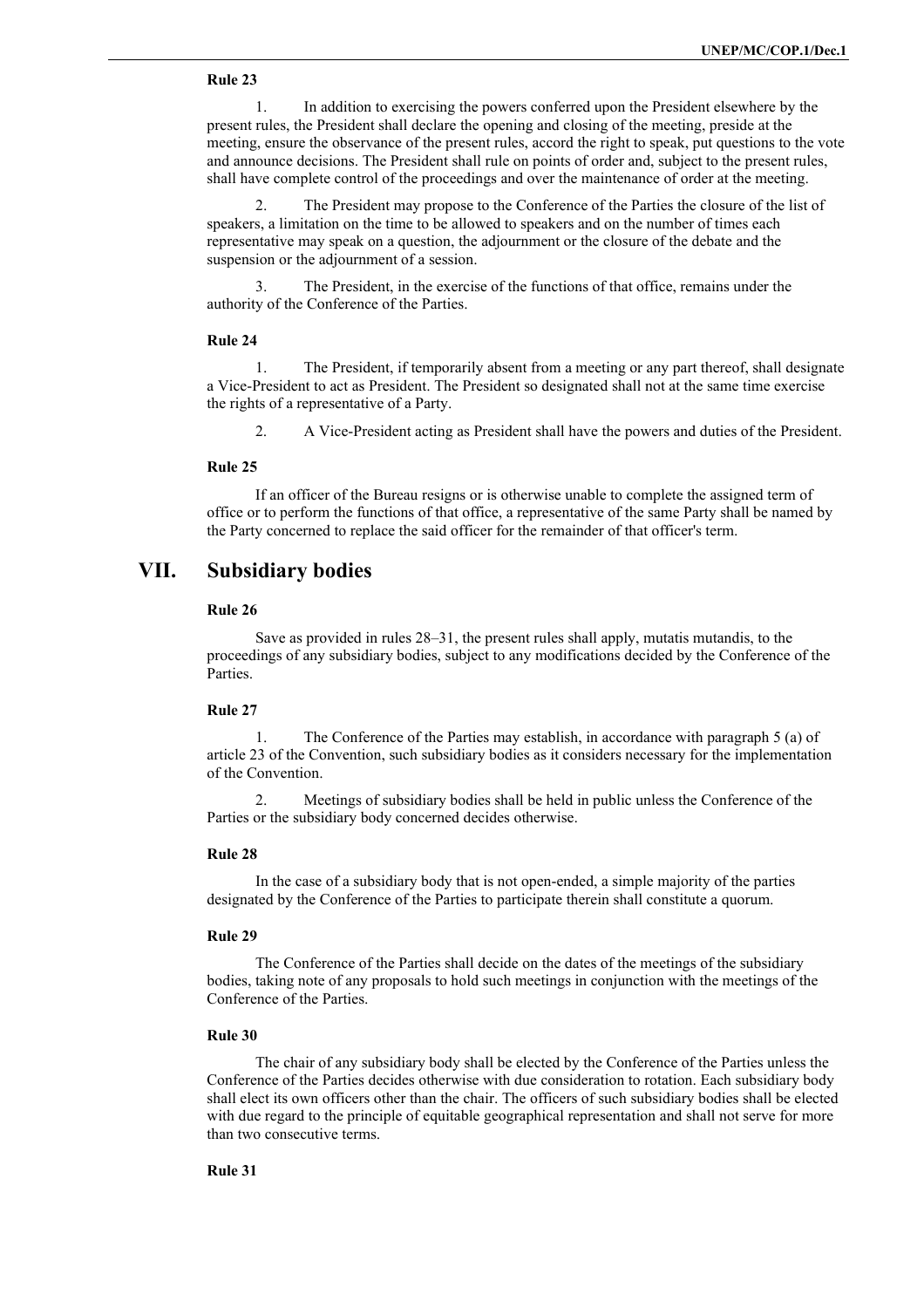The Conference of the Parties shall determine the matters to be considered by each subsidiary body and the President may, upon the request of the Chair of the subsidiary body concerned, adjust the allocation of work.

## **VIII. Secretariat**

#### **Rule 32**

1. The head of the secretariat, or the representative of the head of the secretariat, shall exercise the functions of that office in all meetings of the Conference of the Parties and of its subsidiary bodies.

2. The head of the secretariat shall arrange for the provision of staff and services required by the Conference of the Parties and its subsidiary bodies, within available resources. The head of the secretariat shall manage and direct such staff and services and provide appropriate support and advice to the Bureau of the Conference of the Parties and its subsidiary bodies.

#### **Rule 33**

In addition to the functions specified in the Convention, in particular in article 24, the secretariat shall, in accordance with the present rules:

- (a) Arrange for interpretation at the meeting;
- (b) Collect, translate, reproduce and distribute the documents of the meeting;
- (c) Publish and distribute the official documents of the meeting;
- (d) Make and arrange for keeping of sound recordings of the meeting;
- (e) Arrange for the custody and preservation of the documents of the meeting.

## **IX. Conduct of business**

#### **Rule 34**

Sessions of the Conference of the Parties shall be held in public, unless the Conference of the Parties decides otherwise.

#### **Rule 35**

1. The President shall not declare a session of the meeting of the Conference of the Parties open or permit the debate to proceed unless at least one third of the parties to the Convention are present. The presence of two thirds of the parties to the Convention shall be required for any decision to be taken.

2. For the purposes of determining a quorum for a decision to be taken on a matter within the competence of a regional economic integration organization, that organization shall be counted to the extent of the number of votes it is entitled to cast in accordance with paragraph 2 of article 28 of the Convention.

#### **Rule 36**

1. No one may address a meeting without having previously obtained the permission of the President. Subject to rules 37, 38, 39 and 41, the President shall call upon speakers in the order in which they signify their desire to speak. The secretariat shall maintain a list of speakers. The President may call a speaker to order if the speaker's remarks are not relevant to the subject under discussion.

2. The Conference of the Parties may, on a proposal from the President or from any Party, limit the time allowed to each speaker and the number of times each representative may speak on a question. Before a decision is taken, two representatives may speak in favour of and two against a proposal to set such limits. When the debate is limited and a speaker exceeds the allotted time, the President shall call the speaker to order without delay.

#### **Rule 37**

The chair or rapporteur of a subsidiary body may be accorded precedence for the purpose of explaining the conclusions arrived at by that subsidiary body.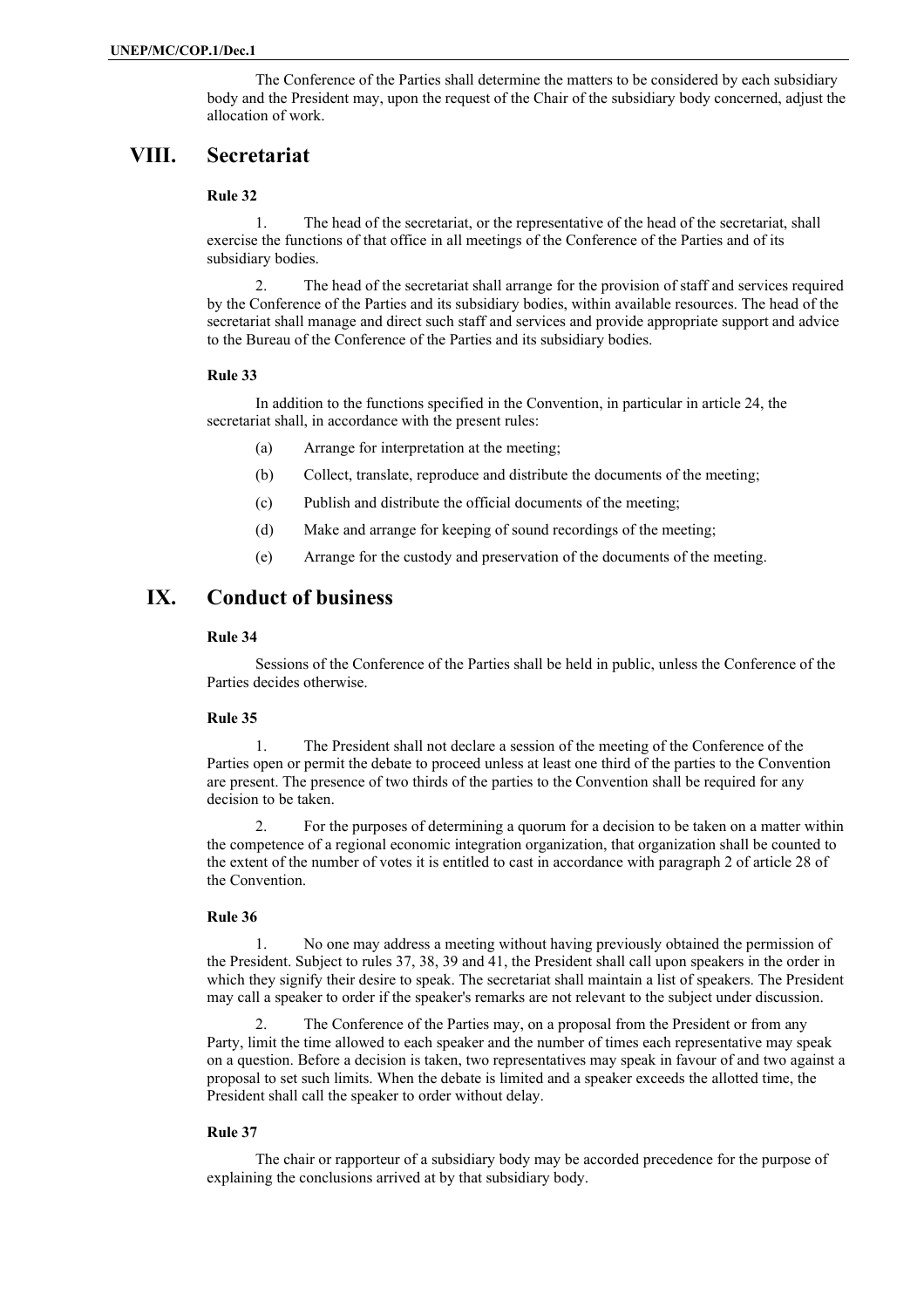#### **Rule 38**

During the discussion of any matter, a representative may at any time raise a point of order, on which the President shall immediately rule in accordance with the present rules. A representative may appeal against the ruling of the President. The appeal shall be put to the vote immediately and the ruling shall stand unless overruled by a majority of the parties present and voting. A representative may not, in raising a point of order, speak on the substance of the matter under discussion.

#### **Rule 39**

Any motion calling for a decision on the competence of the Conference of the Parties to discuss any matter or to adopt a proposal or an amendment to a proposal submitted to it shall be put to the vote before the matter is discussed or a vote taken on the proposal or amendment in question.

#### **Rule 40**

Proposals and amendments to proposals shall normally be introduced in writing, in one of the official languages, by the parties and handed to the secretariat, which shall circulate copies to delegations. As a general rule, no proposal or amendment to a proposal shall be discussed or put to the vote at any session unless copies of it have been circulated to delegations not later than the day preceding that session. The President may, however, permit the discussion and consideration of proposals, of amendments to proposals or of procedural motions even though such proposals, amendments to proposals or motions have not been circulated or have been circulated only the same day.

#### **Rule 41**

1. Subject to rule 38, the following motions shall have precedence in the order indicated below over all other proposals or motions:

- (a) To suspend the session;
- (b) To adjourn the session;
- (c) To adjourn the debate on the question under discussion;
- (d) To close the debate on the question under discussion.

2. Permission to speak on a motion falling within paragraph 1 (a)–(d) of the present rule shall be granted only to the proposer and, in addition, to one speaker in favour of and two against the motion, after which it shall be put immediately to the vote.

#### **Rule 42**

A proposal or motion may be withdrawn by its proposer at any time before voting on it has begun, provided that the proposal or motion has not been amended. A proposal or motion thus withdrawn may be reintroduced by any other Party.

#### **Rule 43**

When a proposal has been adopted or rejected, it may not be reconsidered at the same meeting, unless the Conference of the Parties, by a two-thirds majority of the parties present and voting, so decides. Permission to speak on a motion to reconsider shall be accorded only to the mover, to one speaker in favour of and two against the proposal, after which it shall be put immediately to the vote.

## **X. Voting**

#### **Rule 44**

1. Each Party shall have one vote, except as provided for in paragraph 2 of the present rule.

2. A regional economic integration organization, on matters within its competence, shall exercise its right to vote with a number of votes equal to the number of its member States that are parties to the Convention. Such an organization shall not exercise its right to vote if any of its member States exercises its right to vote, and vice versa.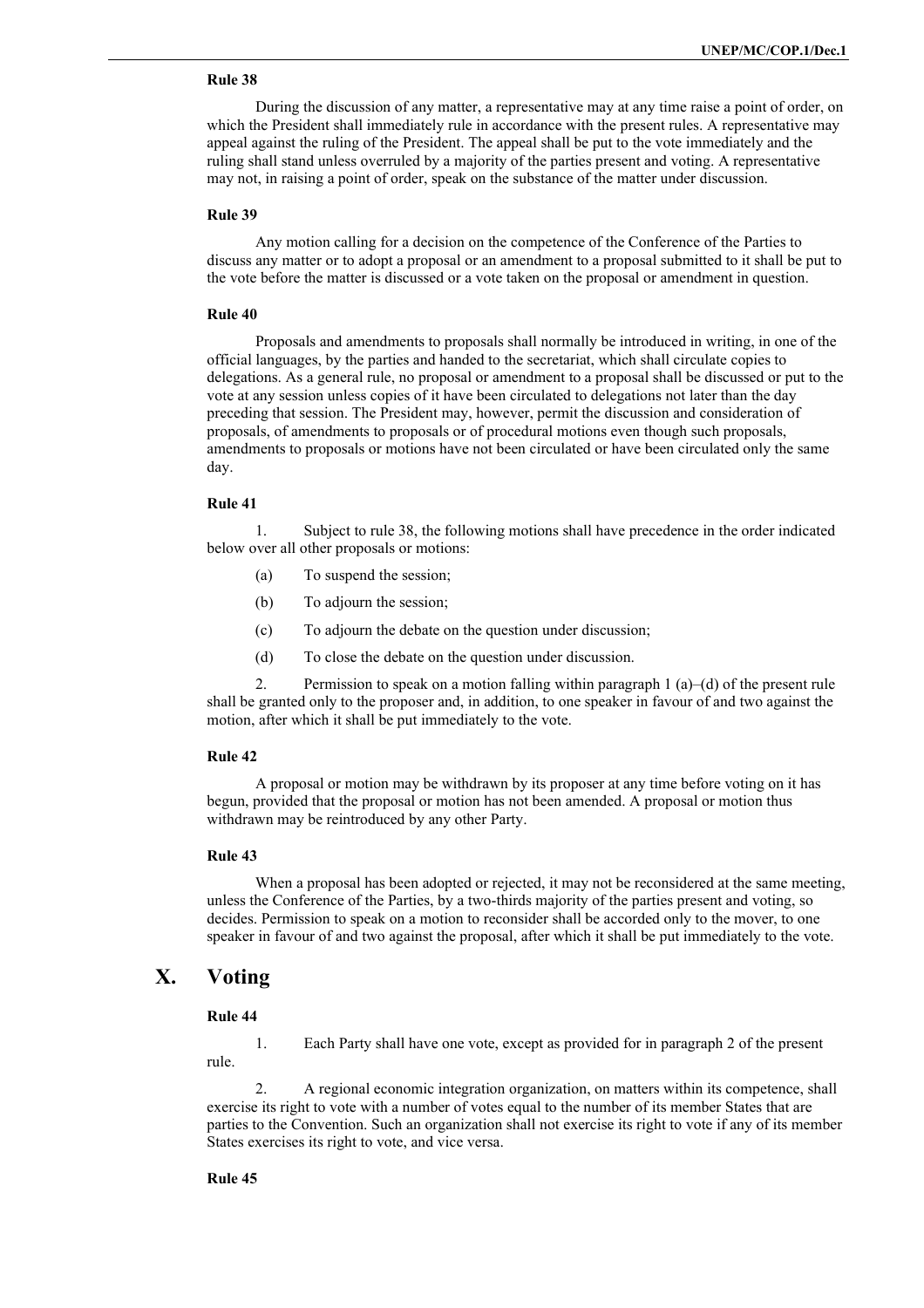1. The parties shall make every effort to reach agreement on all matters of substance by consensus. [If all efforts to reach consensus have been exhausted and no agreement has been reached, the decision shall, as a last resort, be taken by a two-thirds majority vote of the parties present and voting, unless otherwise provided by the Convention, by the financial rules referred to in paragraph 4 of article 23 of the Convention or by the present rules of procedure.]

2. Decisions of the Conference of the Parties on matters of procedure shall be taken by a majority vote of the parties present and voting.

[3. If the question arises of whether a matter is one of a procedural or substantive nature, [this matter shall be considered as a matter of substance.] [the President shall rule on the question. An appeal against this ruling shall be put to the vote immediately [and the President's ruling shall stand unless overruled by a majority of the parties present and voting.]] [and the matter shall be treated as substantive unless determined to be procedural by a two-thirds majority of the parties present and voting.]]

4. If on matters other than elections a vote is equally divided, a second vote shall be taken. If this vote is also equally divided, the proposal shall be regarded as rejected.

#### **Rule 46**

If two or more proposals relate to the same question, the Conference of the Parties, unless it decides otherwise, shall vote on the proposals in the order in which they have been submitted. The Conference of the Parties may, after each vote on a proposal, decide whether to vote on the next proposal.

#### **Rule 47**

1. Any representative may request that any part of a proposal or of an amendment to a proposal be voted on separately. The President shall allow the request unless a Party objects. If an objection is made to the request for division, the President shall permit two representatives to speak, one in favour of and the other against the request, after which it shall be put immediately to the vote. The President may limit the time allowed to each speaker.

2. If the request referred to in paragraph 1 is allowed or adopted, those parts of a proposal or of an amendment to a proposal that are approved shall then be put to a vote as a whole. If all the operative parts of a proposal or amendment have been rejected, the proposal or amendment shall be considered to have been rejected as a whole.

#### **Rule 48**

A motion is considered to be an amendment to a proposal if it merely adds to, deletes from, or revises parts of that proposal. An amendment shall be voted on before the proposal to which it relates is put to the vote, and if the amendment is adopted, the amended proposal shall then be voted on.

#### **Rule 49**

If two or more amendments to a proposal are proposed, the Conference of the Parties shall first vote on the amendment furthest removed in substance from the original proposal, then on the next amendment furthest removed therefrom, and so on, until all the amendments have been put to the vote. The President shall determine the order of voting on the amendments under the present rule.

#### **Rule 50**

1. Voting, except for elections, shall normally be by show of hands. A roll call vote shall be taken if so requested by any Party. The roll call shall be taken in the English alphabetical order of the names of the parties, beginning with the Party whose name is drawn by lot by the President. If at any time, however, a Party requests a secret ballot, that shall be the method of voting on the issue in question.

2. When the Conference of the Parties votes by mechanical means, a non-recorded vote shall replace a vote by show of hands and a recorded vote shall replace a roll call.

The vote of each Party participating in a roll call or recorded vote shall be included in the relevant documents of the meeting.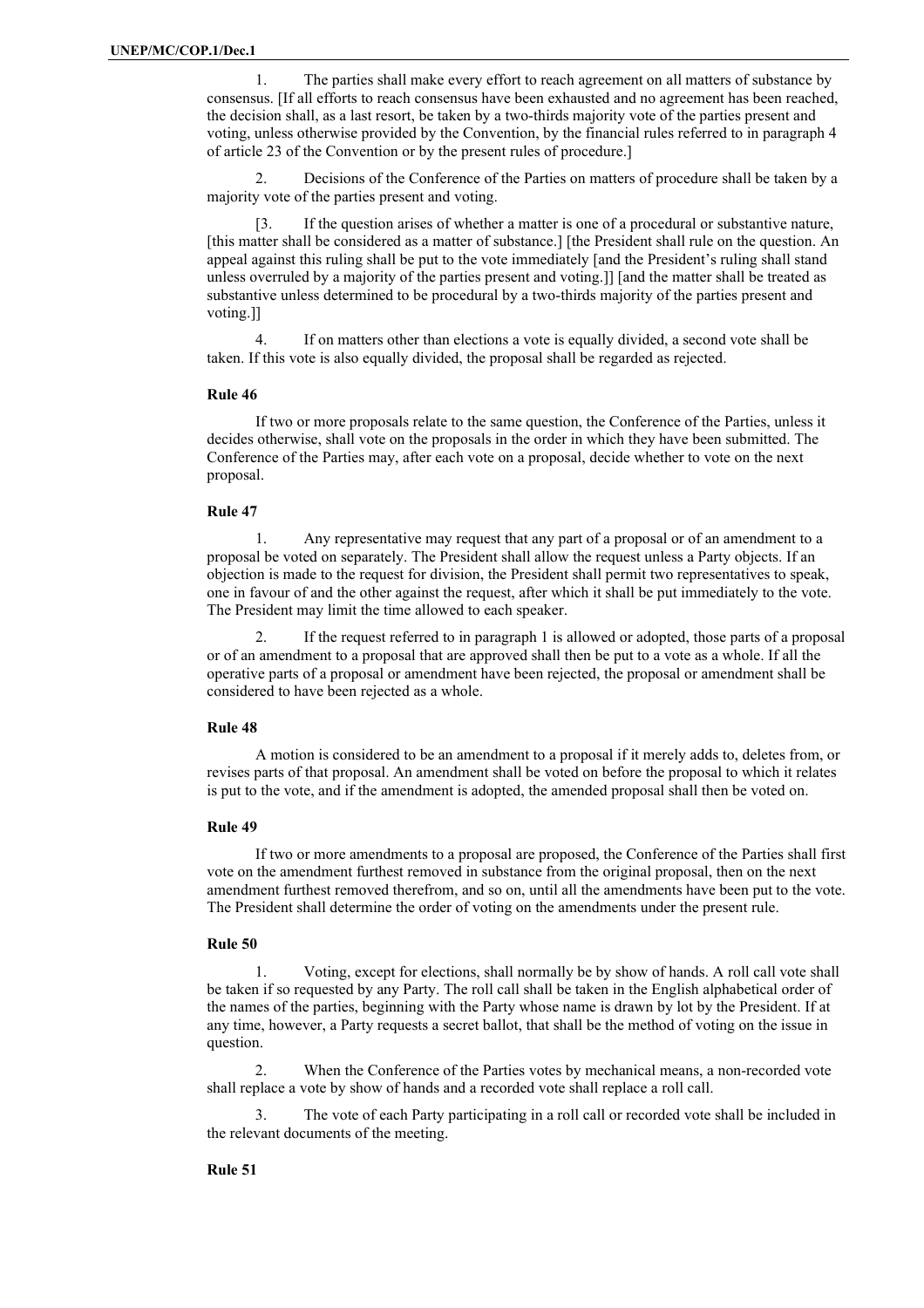After the President has announced the beginning of voting, no representative shall interrupt the voting except on a point of order in connection with the actual conduct of the voting. The President may permit the parties to explain their votes, either before or after the voting. The President may limit the time to be allowed for such explanations. The President shall not permit the proposer of a proposal or of an amendment to a proposal to explain his or her vote on his or her own proposal or amendment, except if it has been amended.

## **XI. Elections**

#### **Rule 52**

All elections shall be held by secret ballot, unless otherwise decided by the Conference of the Parties.

#### **Rule 53**

1. If, when one person or one delegation is to be elected, no candidate obtains in the first ballot a majority of the votes cast by the parties present and voting, a second ballot restricted to the two candidates obtaining the largest number of votes shall be taken. If in the second ballot the votes are equally divided, the President shall decide between the candidates by drawing lots.

2. In the case of a tie in the first ballot among three or more candidates obtaining the largest number of votes, a second ballot shall be held. If a tie results among more than two candidates, the number shall be reduced to two by lot and the balloting, restricted to them, shall continue in accordance with the procedure set forth in paragraph 1 of the present rule.

#### **Rule 54**

1. When two or more elective places are to be filled at one time under the same conditions, those candidates, not exceeding the number of such places, obtaining in the first ballot the largest number of votes and a majority of the votes cast by the parties present and voting shall be deemed elected.

2. If the number of candidates obtaining such majority is less than the number of persons or delegations to be elected, there shall be additional ballots to fill the remaining places, the voting being restricted to the candidates obtaining the greatest number of votes in the previous ballot, to a number not more than twice the number of places remaining to be filled, provided that, after the third inconclusive ballot, votes may be cast for any eligible person or delegation.

3. If three such unrestricted ballots are inconclusive, the next three ballots shall be restricted to the candidates who obtained the greatest number of votes in the third of the unrestricted ballots, to a number not more than twice the number of places remaining to be filled, and the following three ballots thereafter shall be unrestricted, and so on until all the places have been filled.

## **XII. Languages and sound records**

#### **Rule 55**

The official languages of the Conference of the Parties shall be Arabic, Chinese, English, French, Russian and Spanish.

#### **Rule 56**

1. Statements made in an official language shall be interpreted into the other official languages.

2. A representative of a Party may speak in a language other than an official language if the Party provides for interpretation into one such official language.

#### **Rule 57**

Official documents of the meetings shall be drawn up in one of the official languages and translated into the other official languages.